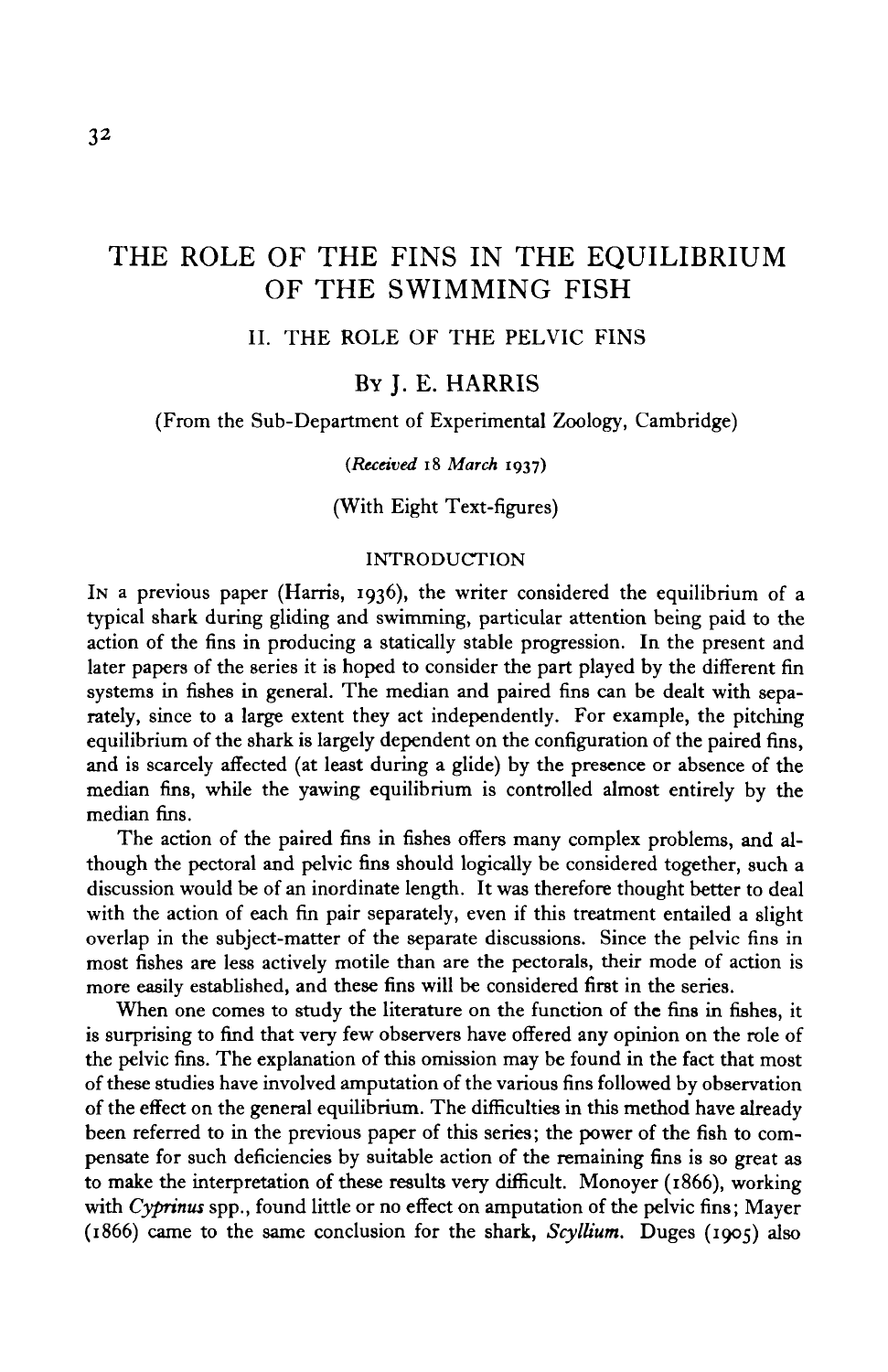obtained negative results with another cyprinodont, *Goodea,* and more recently Grenholm (1923) reported little or no disturbance of equilibrium following this operation on a number of species, including *Leuciscus, Cyprinus* and *Perca.*

Among those workers who obtained definite disturbances in equilibrium after removal of the pelvic fins, or who did hazard hypotheses concerning the function of these fins, Osburn (1906) gave a somewhat vague account of the role of both sets of paired fins being that of "guiding and balancing the fish when swimming, acting as brakes to stop the movement, preserving the stationary equilibrium, and producing forward and backward locomotion". No mention was made of the mode of action of the fins to produce these results. Schmalhausen (1916), basing his results on observation of intact living fish (chiefly on *Scyllium* and *Labrus),* came to the conclusion that the pelvic fins acted as vertical rudders, assisting a similar action of the pectorals. Breder (1926) suggests that these fins act in general as bilge keels and "auxiliary manœuvring instruments". He does give a rather more detailed account of their action in the stopping of the forward movement of *Esox,* but the mechanical basis of his explanation is somewhat unsatisfactory.

It is probable that many of the problems concerning the use of these and of other fins by the fishes can only be solved by a series of accurate and laborious hydrodynamical experiments. In the absence of such experiments, however, the present account is submitted as an approach to the problem from both the theoretical and experimental aspects. Only fishes approximating to the "normal" (i.e. torpedoshaped) form will be dealt with here; specialized types which show considerable morphological changes in body and fins (rays, eels, Pediculati, etc.) will be omitted.

## THE ROLE OF THE PELVIC FINS IN THE SHARKS

In almost all sharks the area of the pelvic fins is small compared with that of the pectorals. Magnan (1929) has published a large amount of data on the fin areas and positions in various fish species. From these it may be calculated that in ten species of sharks, the ratio of pelvic fin area to pectoral fin area has a mean value of  $\sigma$ -34. For a representative selection of bony fishes the measurements of the same author give a corresponding mean ratio of  $\sigma$ -70. Some measurements made by the present writer suggest that the difference may be even greater than these two ratios would indicate, since the precise proximal boundary of the shark pelvic fin is extremely difficult to define, and the effective fin area is probably less than Magnan's figures suggest. The wind tunnel experiments on a model of *Mustelus* (Harris, 1936) have revealed a further important correction factor. Fig. 1 shows the lift force on the fish model with various paired fin combinations. It is seen that the relationship between lift  $(L)$  and angle of attack  $(\alpha)$  is approximately linear, as in most aerofoils. It should therefore be possible from the slope of the lift curve, *dL/dx,* to calculate the relative part played by the different fin areas in producing the lift force on the complete model. It is found that the lift contributed by the pelvic fins is only 0-092 of that of the pectoral fins. Yet the ratio of the areas of the two fins, even when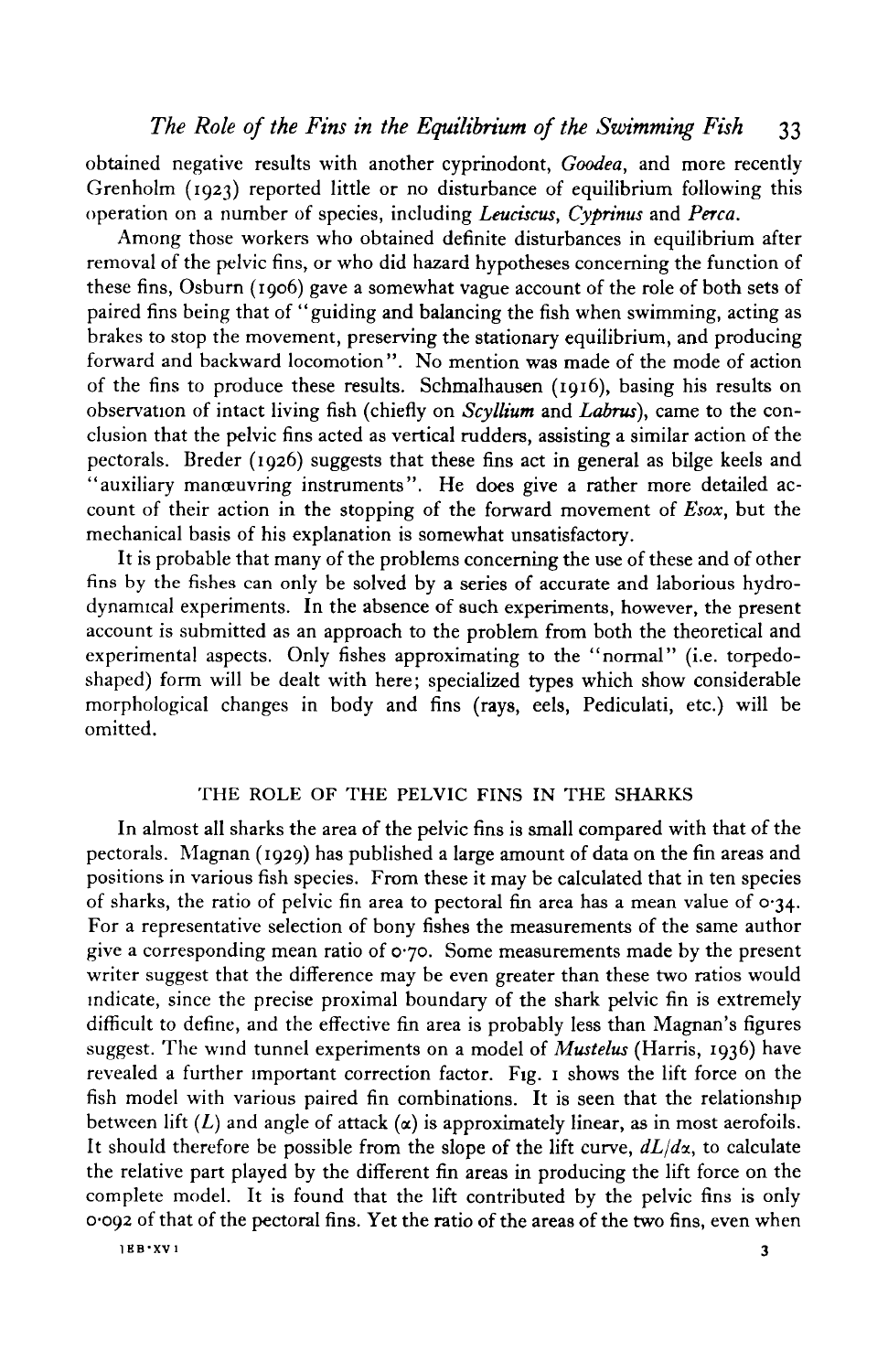the claspers of the pelvics are excluded, is 0-20. The contribution of the pelvic fins towards the lift force is therefore less than half that which would be expected from their relative area.

This result is almost certainly due to the action of the pectoral fins in deflecting the stream of water meeting the pelvics—the "downwash effect", as it is called in aerodynamics. Its presence can be established not only in the interaction of the two



Fig. 1. Lift force on model of *Mustelus cams* in wind tunnel. Model without fins plotted as full line, with pectoral fins only as dotted line, and with pectoral and pelvic fins as dashed line. Ordinates, lift force in pounds; abscissae, angle of attack in degrees.

sets of paired fins, but also in the interaction of the anterior and posterior median fins. The stream meeting the anterior fin is deflected so that even when the two fins lie in parallel planes, the effective angle of attack of the posterior fin is not the same as that of the anterior fin. The change in effective angle of attack is expressed as a "downwash angle", and there are various rules, theoretical and empirical, for calculating its magnitude at the tail plane of a typical aeroplane form. Unfortunately, none of them is sufficiently general to apply to an extreme case such as the present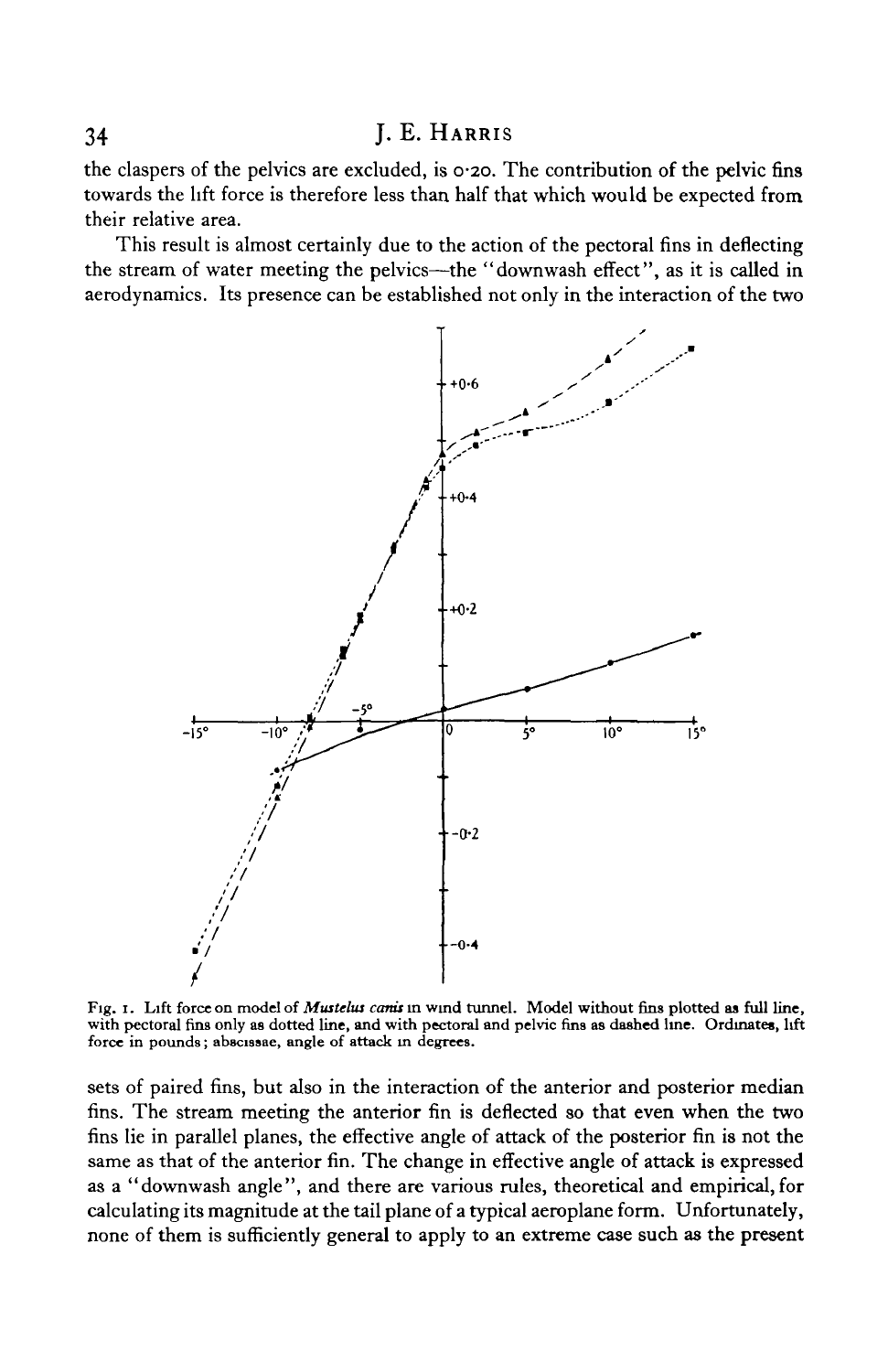one, where the "fuselage" (the fish body) is relatively large, and the aspect ratio of the pectoral fin (ratio of the fin breadth to its length along the body axis) is extremely low. Both Touissant's (1925) and Diehl's (1930) empirical formulae give impossibly high values for the downwash angle. Nevertheless, the magnitudes of these calculated values indicate that the downwash effect is probably a very significant factor in the action of the pelvic fins, and the relatively small part played by them is thus explained. Fig. 2 shows the (hypothetical) stream flow around the paired fin system in a dogfish, and illustrates the production of a downwash effect by the pectoral fin.

Since the size of the body is so large relative to that of the fins, it is probable that the stream of water incident upon the pectoral fins is not truly parallel to the direction of motion, i.e. there is a downwash effect of the body on the pectoral fin also to be considered. This doubtless explains the very low value obtained for the lift coefficient of these fins—about one-third of the value for a typical aerofoil.



Fig. 2. A diagrammatic illustration of the "downwash effect" on the pelvic fins of *Mustelus canis*. Though the pelvic fin plane, represented as a heavy line, is parallel to that of the pectoral fin, the stream of water ap

The small importance of the pelvic fins in the equilibrium is entirely confirmed by the experiment of amputating these fins in a dogfish. Balance seems to be in no way disturbed; the fish is able to rise, dive and swim horizontally exactly as before the amputation. There is also no appreciable increase in rolling of the fish, so that the bilge keel action of the pelvics is apparently insignificant.

### THE ROLE OF THE PELVIC FINS IN THE BONY FISH

In the shark it is possible with a large degree of accuracy to treat the pelvic fins as aerofoils with little power of independent movement other than that of inclination at various angles to the water stream, but this is not generally the case for the pelvic fin of the bony fish types. The actinopterygial fin is often a very mobile structure, capable of producing special types of motion (e.g. undulating movement) by virtue of the powerful muscles attached to the bases of the fin rays.

Although the palaeoniscoid fishes as a whole have paired fins which are already typically actinopterygial in form, those members on the line of evolution from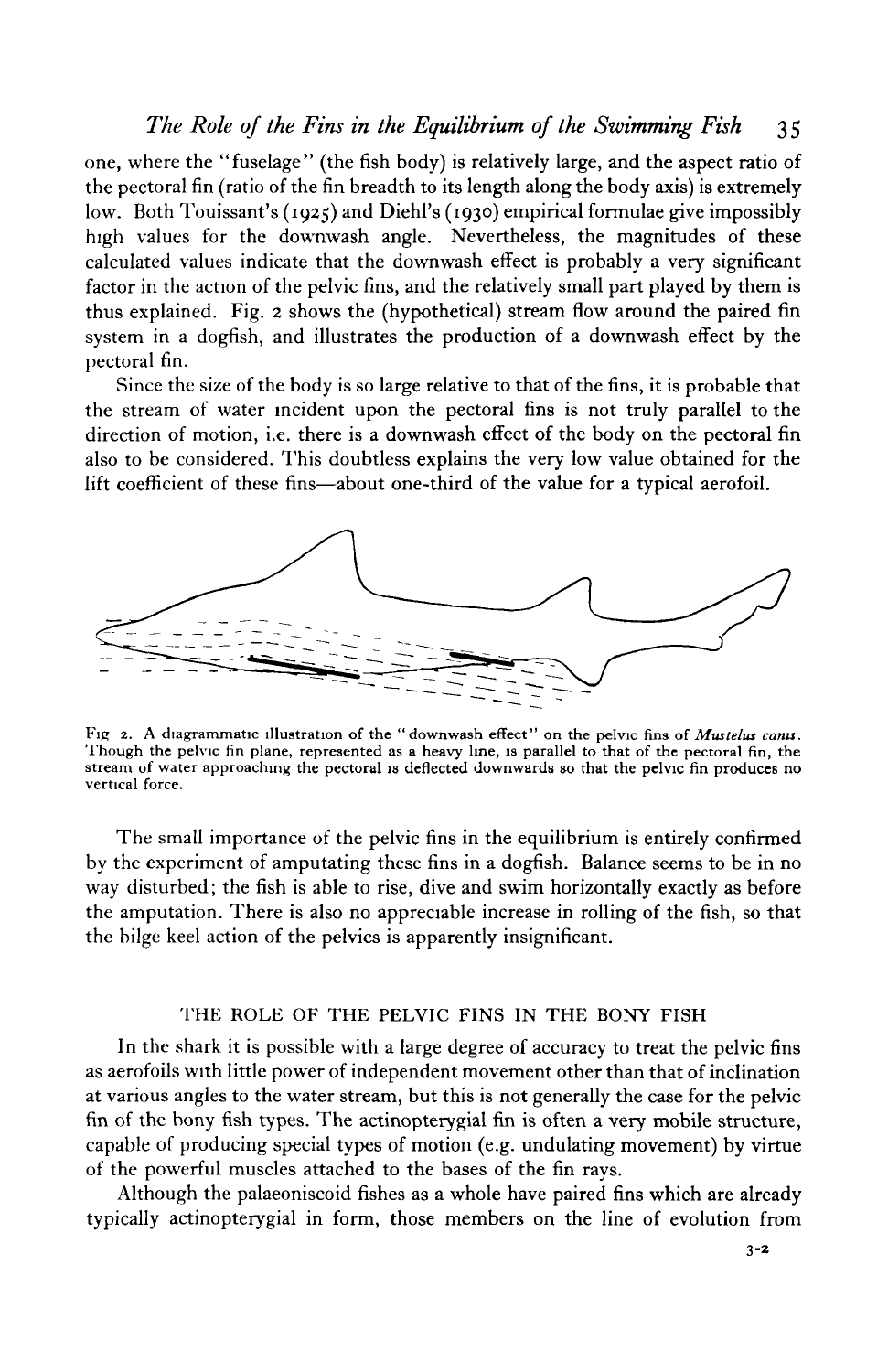*Chondrosteus* to the modem sturgeon show a very close similarity to the selachian shark type, and a study of the fin movements and position in the living swimming sturgeons reveals an almost perfect resemblance in fin mechanism to that of the sharks. According to Magnan (1929) the density of the sturgeon is relatively high (1-05, in spite of the air bladder), and these fish stand in the same relationship to their fresh-water environment as do the sharks to their marine one.

The possession of an air bladder of relatively large size has undoubtedly assisted the bony fish in an upward migration into the middle waters, instead of cruising over the substratum, as do the sturgeons and many of the sharks. Though it is true that the equilibrium of such a form possessing an air bladder is hydrostatically unstable, nevertheless very little fin movement is required to keep the fish at a constant depth. Only very small vertical forces need be exerted, and the elaborate mechanism of pectoral "aerofoils" and a lifting heterocercal tail is no longer needed for the maintenance of a constant horizontal cruising plane. Concomitant with the loss of the heterocercal tail in evolution occurs a rapid and tremendous adaptive radiation of the pectoral fin form and function. (The reader is referred to a general paper by the writer (Harris, 1937) for a more expanded treatment of this topic.)

In the primitive bony fish, where the pelvic fins retain their posterior position, it is frequently found that they become capable of oscillating and undulatory movements. In the Holostei, *Amia* and *Lepidosteus* show a considerable power of undulating the pelvics as well as the pectoral fins, and the normal hovering movement in these fishes is controlled largely by the water currents produced by these undulating fins. These forms are slow and rather clumsy swimmers, and the development of the pectoral fins as powerful brakes, so typical of the later Teleostei, is not required.

Among the cypriniform fishes, the siluroids show a secondary approach to the sharks. Their specific gravity, as in most Teleostei, approximates to that of their environment, so that in order to swim close to the bottom they have simulated the mechanical effect of the heterocercal tail by the use of a large anal fin, placed relatively far back along the body. During the swimming oscillations of the body, this fin will continuously produce an upward force which will tend to push down the head. Correlated with this specialization there is an adaptation of the pectoral fin as an aerofoil, paralleling the pectoral fin mechanics of the sharks. This will be more fully dealt with in a later paper of this series; for the present, it is sufficient to say that the resemblance between the selachian and siluroid mechanics is sufficiently close for the pelvic fins to function similarly in both. Their main function is to produce a lift force, when this is required, and for this purpose they can trail the posterior border downwards at a steep angle. A similar elevating function may be attributed to the pelvic fins in the generalized cyprinoid and clupeoid fish types though in these, as in some siluroids and in all of the more advanced teleostean fishes, the pelvic fins are extremely flexible, producing depressing as well as elevating forces. Nevertheless, the pelvic fins are never so important in these primitive groups as they are in the percoid types, and amputation experiments show that they can be removed without impairing to any appreciable extent the equili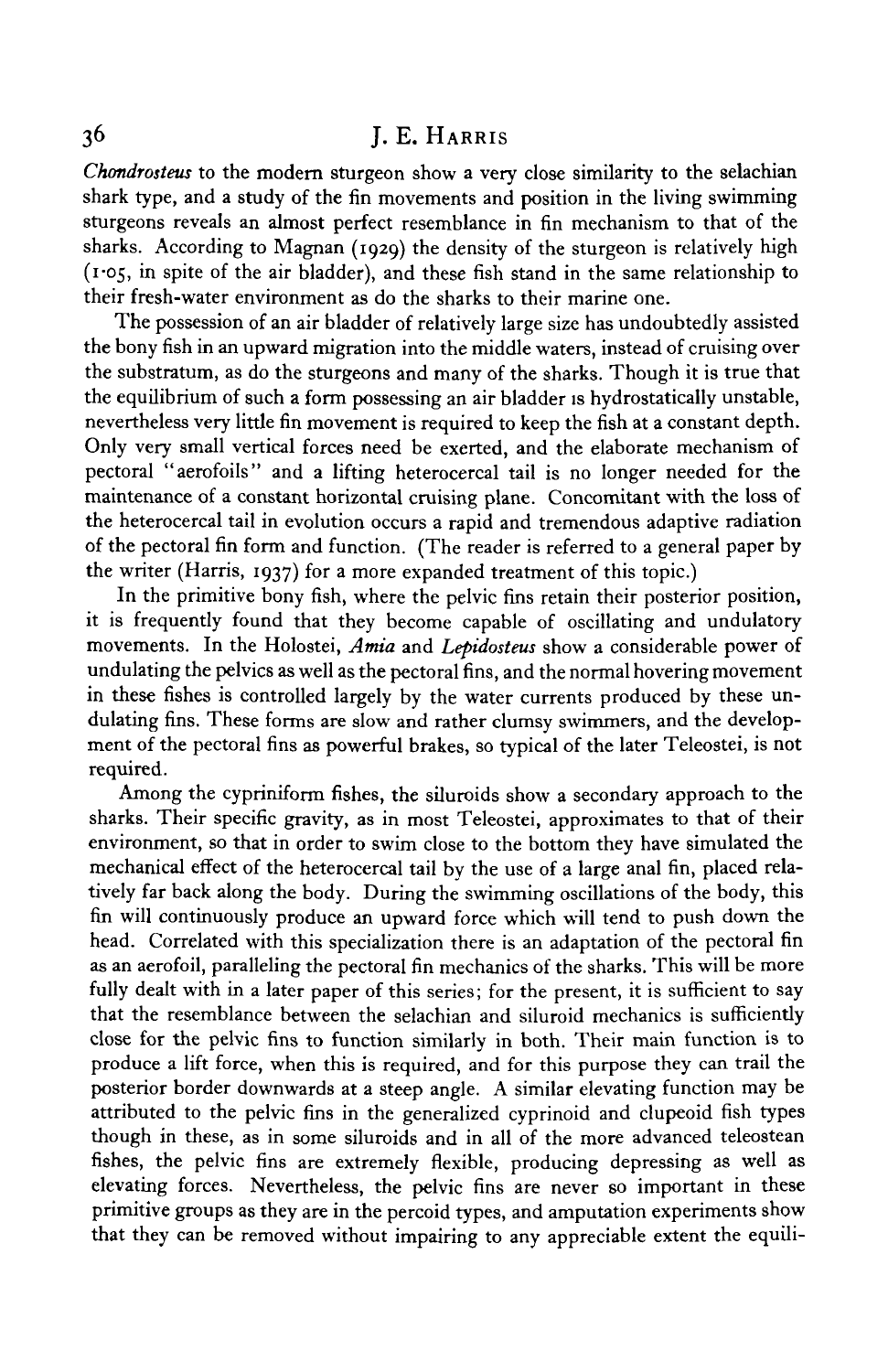brium or powers of locomotion of the fish. This is doubtless the explanation of the negative results of the writers quoted in the introductory section, results which have been substantially confirmed by the experiments of the present author on *Carassius* and *Leuciscus.*

The Haplomi exhibit considerable variations within the group, but in general there is a distinct parallelism in fin mechanics with the condition already described in the Holostei—compare, for example, *Esox* with *Lepidosteus.* The smaller members of this group employ extremely rapid undulatory movements of the fins in maintaining equilibrium while hovering.

Apart from a number of specialized groups, the rest of the Teleostei all tend to be similar to the percoid type, the pectoral fins being placed high up on the side of

the body. Such pectoral fins are used largely as brakes; they are thrown out almost perpendicular to the long axis of the fish, the fin plane being almost, but not quite, vertical. In this position they produce a very large drag force and a small additional lift force. The lift force, as in the shark, is accompanied by a current of water which produces a large downwash effect behind the fin. Aerodynamical results have shown that the downwash effect of such an aerofoil placed high on the body surface is very much larger than for the case of a "ventrally" situated aerofoil. In such circumstances, there is an obvious advantage in having the pelvic fins moved forwards, where the effect of the downwash is not



Fig. 3. Forces produced by the fins of *Lepomit auntut* during deceleration. The pectoral and pelvic fin planes are represented by the heavy lines.  $P$  and  $V$ , the resultant forces on the pectoral and pelvic fin pair respectively. Dotted line and force *P',* condition during action of pectoral fins only, pelvic fins being held in "neutral" position. G, position of centre of gravity.

felt. But there is another still more important reason for the forward migration of these fins.

Fig. 3 illustrates the force on the pectoral fin of a typical percoid which is using these fins in order to stop quickly. It will be seen that the fin produces *(a)* a drag force, used to stop the forward motion, *(b)* a lift force, which tends to make the fish rise, and also *(c)* in some cases a pitching moment, whose magnitude and sign depend on the position of the pectoral fin centre of pressure with respect to the centre of gravity of the fish. The resultant force of the pectoral fin may be made to pass through the centre of gravity, as in Fig. 3, *P1 ,* in which case this pitching moment is zero, but there still remains the lift force which must be neutralized if the fish is to stop without rising through the water. Observation of the living fish shows that this rise does not occur on stopping, and it can be shown that the pelvic fins are largely responsible for the neutralization of this lift force.

Omitting for the moment the question of how this downward force is produced, let us consider its effect on the general equilibrium of the fish. If the pelvic fins are placed far back along the axis of the body, the downward force which they are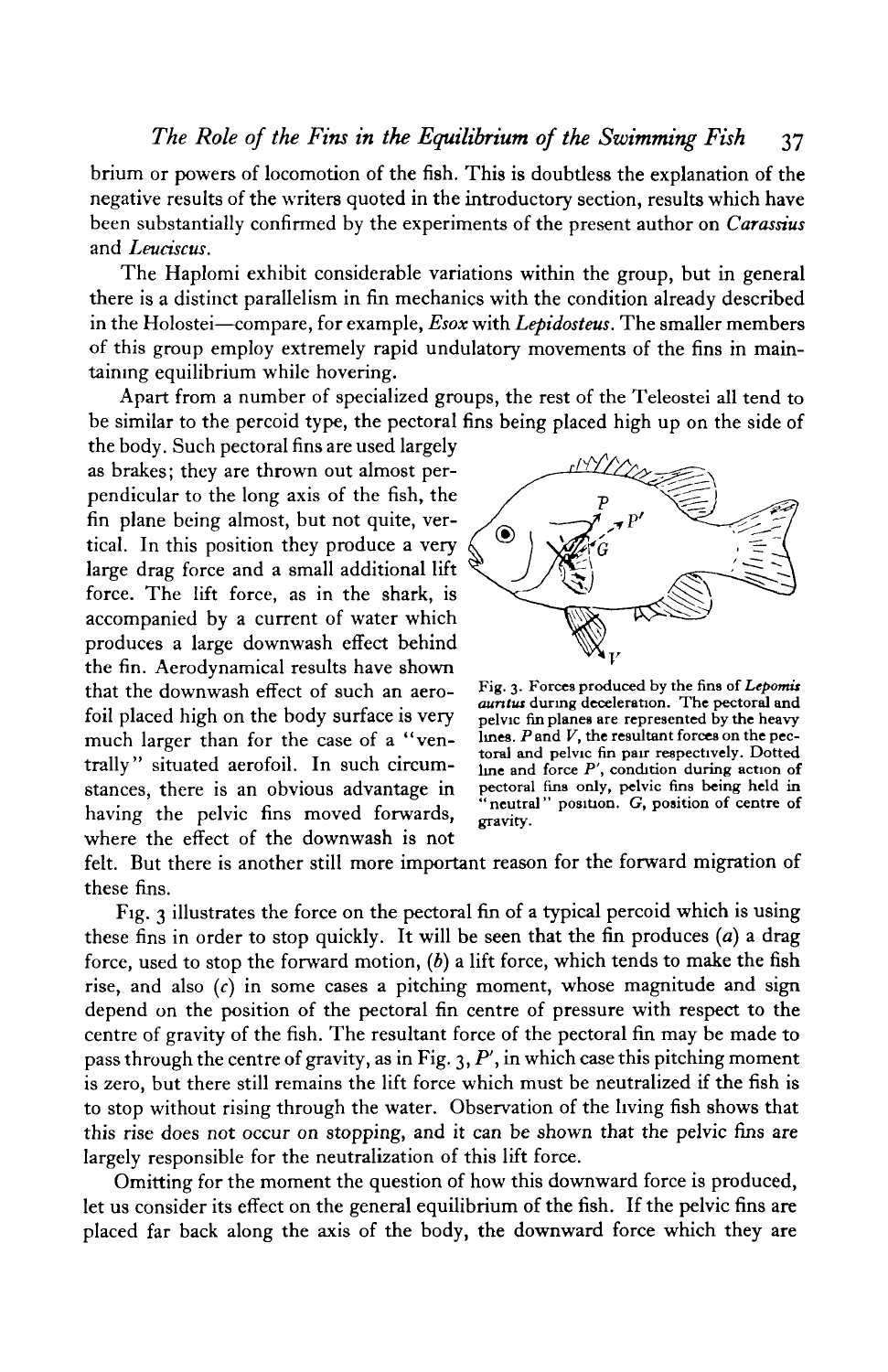required to exert when the fish stops will tend to depress the tail and raise the head  $\overline{-i}$ . to produce a positive pitching moment. This rotational effect can only be neutralized by lowering the position of insertion of the pectorals once again, or by reducing the braking effect of the pectorals, or by both methods. In both cases the braking efficiency will be considerably lowered. But if the pelvic fins are moved forward, then they will produce a much smaller positive pitching moment, and may even be made to give a negative one, if their resultant passes in front of the centre of gravity of the fish. The equilibrium of the two sets of paired fins during such a deceleration is diagrammatically represented in Fig. 3, the pelvic fins being shown in the thoracic position.

We may therefore conclude that if the insertion of the pectoral fin moves up the side of the body towards the dorsal surface, the pelvic fins will tend to move forwards. If the pectoral fins remain in their primitive ventral situation, the pelvic fins will always be found far back along the body.

One of the most striking exceptions to the above generalization is to be found in the exocoetid flying fish. Here, in spite of the extremely high position of the pectoral fins, the pelvics are still placed very far back along the body. In this group, however, all the forms are surface swimmers, and the problem of avoiding a rise during the stop does not exist. In point of fact, the spreading of the pectoral fins in the flying fish is the immediate preliminary to flight, and the posteriorly placed pelvics assist in producing a lift force. Many of these flying fishes with greatly expanded pelvic fins glide during their flight near to the surface of the sea, never rising to a great height above it. It is an interesting feature of this fin combination, that where the elevating structures are situated behind as well as in front of the centre of gravity, the static pitching stability may be very great.<sup>1</sup> As there is evidence that the air near the sea surface is frequently "bumpy" in the aeronautical sense (see Breder, 1930) this adaptation is of considerable value to the fish.

Among the extinct crossopterygian order of the Coelacanthini, a Triassic genus, *Laugia groenlandica,* has been described by Stensio (1932). This fish is of great interest, since, although its fins were of the archipterygial form characteristic of the group, the pectoral fins had moved high up on the side of the body. In this respect it is peculiar among the Coelacanthini. It is significant, therefore, to find that it is also peculiar among the group in being the only one to have moved forward the pelvic fins until they are anchored on to the pectoral girdle in the same manner as they are in the modern percoids. These forms undoubtedly possessed an air bladder —indeed, its ossified outline is clearly shown in the fossils of this particular species and the conditions of equilibrium of the fish were therefore exactly similar to those governing the modern bony fish equilibrium. In other genera, where the pectoral fins are still low down on the side of the body, the pelvic fins are in their primitive posterior position.

If we assume that the pelvic fins in these fishes are used to produce a downward force, neutralizing the upward lift of the pectorals during a stop, the theoretical considerations above provide an explanation for the position changes in the pelvic

<sup>1</sup> I am indebted to Prof. Klemin for this suggestion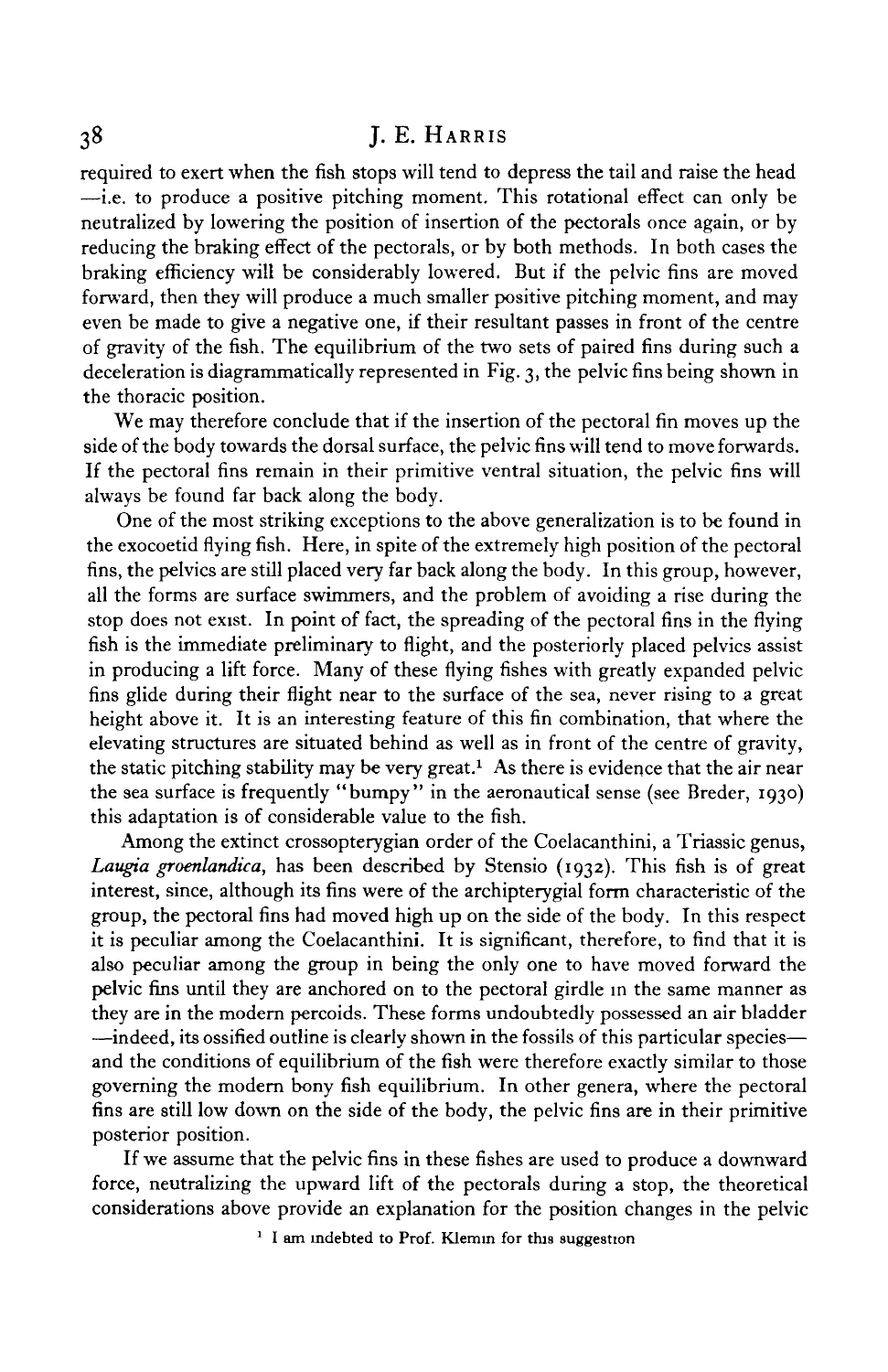fins during evolution. It is, however, necessary to show that the pelvic fins are capable of producing this downward force, and also to demonstrate that the fins are actually used in the manner suggested.

The method by which the pectoral or pelvic fins of a shark can be made to exert a downward force is so obvious as scarcely to need description; it is illustrated in Fig.  $4a$ , b and c. If the anterior fin rays are depressed or the posterior ones are



Fig. 4. Diagrammatic representation of the method of producing lift and downward forces by means of the pelvic fins a, *b, c,* shark type of fin; *d, e, f,* percoid type. *AB,* direction of anterior fin ray; *CD,* that of posterior fin ray of the pelvic fin The vertical plane represents the plane of symmetry of the fish;  $l$ ,  $d$ ,  $h$ , lift, drag and horizontal (lateral) force produced by each position of the fin when the fish is gliding forwards. Figs 4*a*, 4*d* with fin in neutral position; 4*b* and 4*e*, fin producing an upwa

elevated, the effect produced will be that of a plane surface, inclined downwards at its anterior border (Fig.  $4c$ ). This will exert a downward force component, and in addition will increase slightly the drag of the fin. It will also be appreciated from the diagram that, since the anterior and posterior fin rays of the fin are not parallel, but skew, that there will be a lateral force component. This lateral component is very small in the case of the horizontal fin of the shark, but is of considerable importance in the inclined fins of most bony fishes, in which it may be used to produce a rolling moment about the longitudinal axis.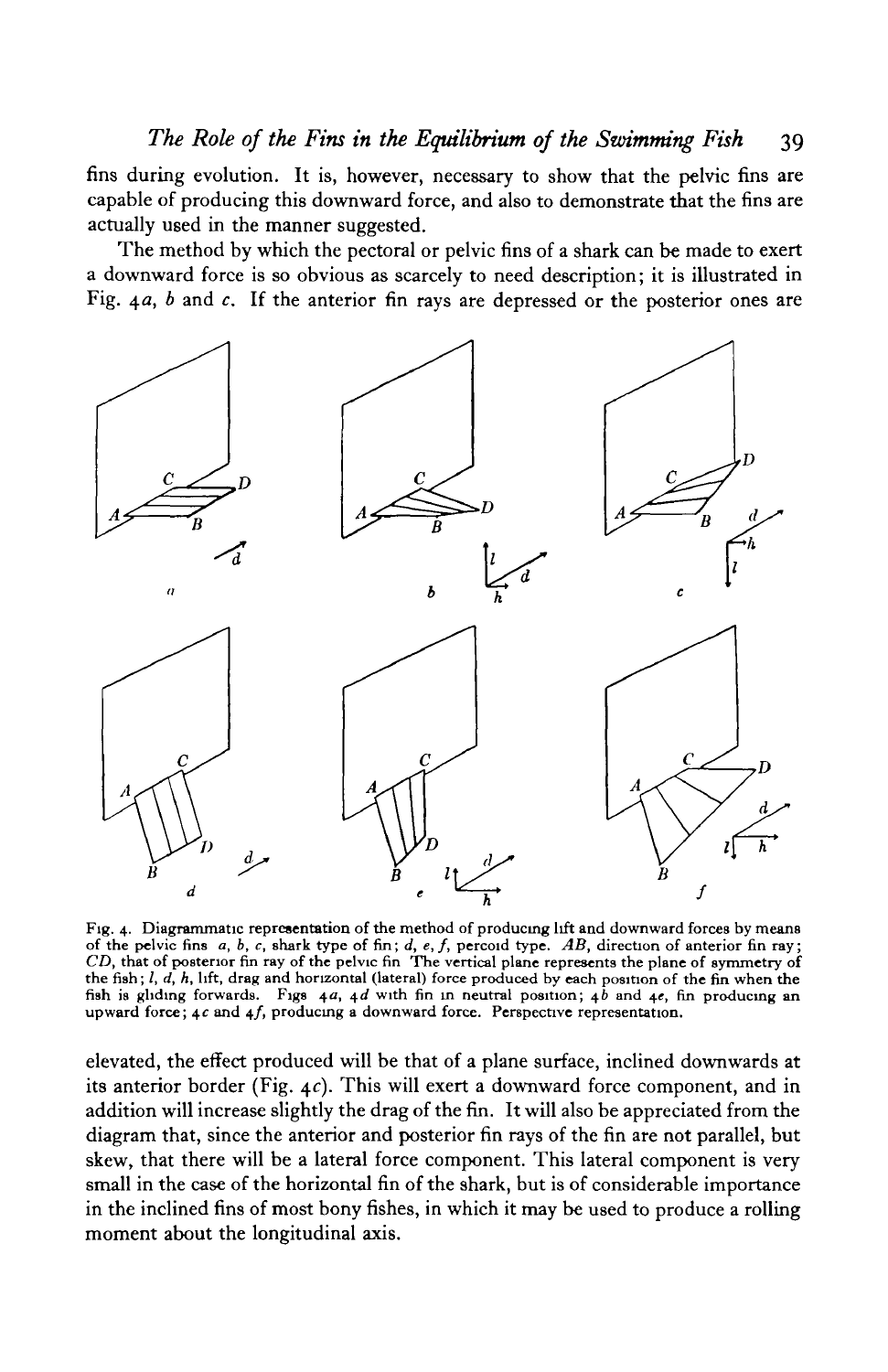The plane of the pelvic fins of most advanced teleosts is not horizontal, but is inclined in the manner shown in Fig.  $4d$ . The fin rays are normally coplanar, the plane containing them being parallel to the long axis of direction of motion of the fish, so that there is no force exerted by these fins even when extended, except for an extremely small drag force. From this "neutral" position of the fin, vertical and lateral forces are produced by altering the inclination of the *posterior* fin rays. The first fin ray is normally held in a fixed position by the action of its powerful arrector muscles, which are used mainly to erect the fin membrane, and not to incline it. If the posterior fin rays are now inclined downwards towards the vertical position, there will be a lift force on the fin, as well as a lateral (outwardly directed) component (Fig. 4 $e$ ). Conversely, if the posterior fin rays are elevated towards the horizontal plane, a downward force (together with a lateral in-

wardly directed component) will be produced, as in Fig. 4f. Careful observation of any species of percoid fish, in which these movements are readily seen, will show that the latter type of fin movement is far more frequently encountered, suggesting that the main use of these fins is to produce a downward force. The existence of the neutral position of the fin explains the curious fact that the fish in many cases swims with its pelvic fins closed or erected indifferently.

The above description of the motion of the pelvic fins is in all essential respects similar to that of Schmalhausen (1916), who suggested that these fins act as "vertical rudders ". He did not, however, appreciate the fact that they were usually employed to produce Fig. 5. Front view the downward force, and consequently regarded them as accessory producing a rollstructures which merely assisted the pectoral fins to produce the ing moment by the same type of result. He therefore missed the fact that the two pairs action of one pelof fins are normally employed to produce opposing vertical forces, Fig. 4. and not to reinforce each other.

g

One of the species of North American sunfish, *Lepomis auritus,* is a very suitable subject for the experimental study of the role of the pelvic fins in the percoid. Normally, the fish swims either with the pelvic fins closed against the surface of the body, or extended in the "neutral" position described above. In backing movements, the pelvic fins are always closed, as, if this were not so, the bending of the flexible posterior border of the fin would result in a considerable resistance to the backing motion.

The role of the pelvic fins is well shown in one of these fishes in which the pectoral fins have been amputated. When swimming with the pelvic fins extended, such a fish tends to swim with the head tilted slightly downwards, as a result of the combined downward and drag force of the pelvic fin pair. Should it roll over to one side while swimming, the pelvic fin on the opposite side is immediately extended in the manner illustrated in Fig. 5. The resultant of the downward and lateral forces rapidly rights the tilting of the body, as shown. Normally, when swimming on an even keel, both pelvics will be always extended simultaneously. If one pelvic fin is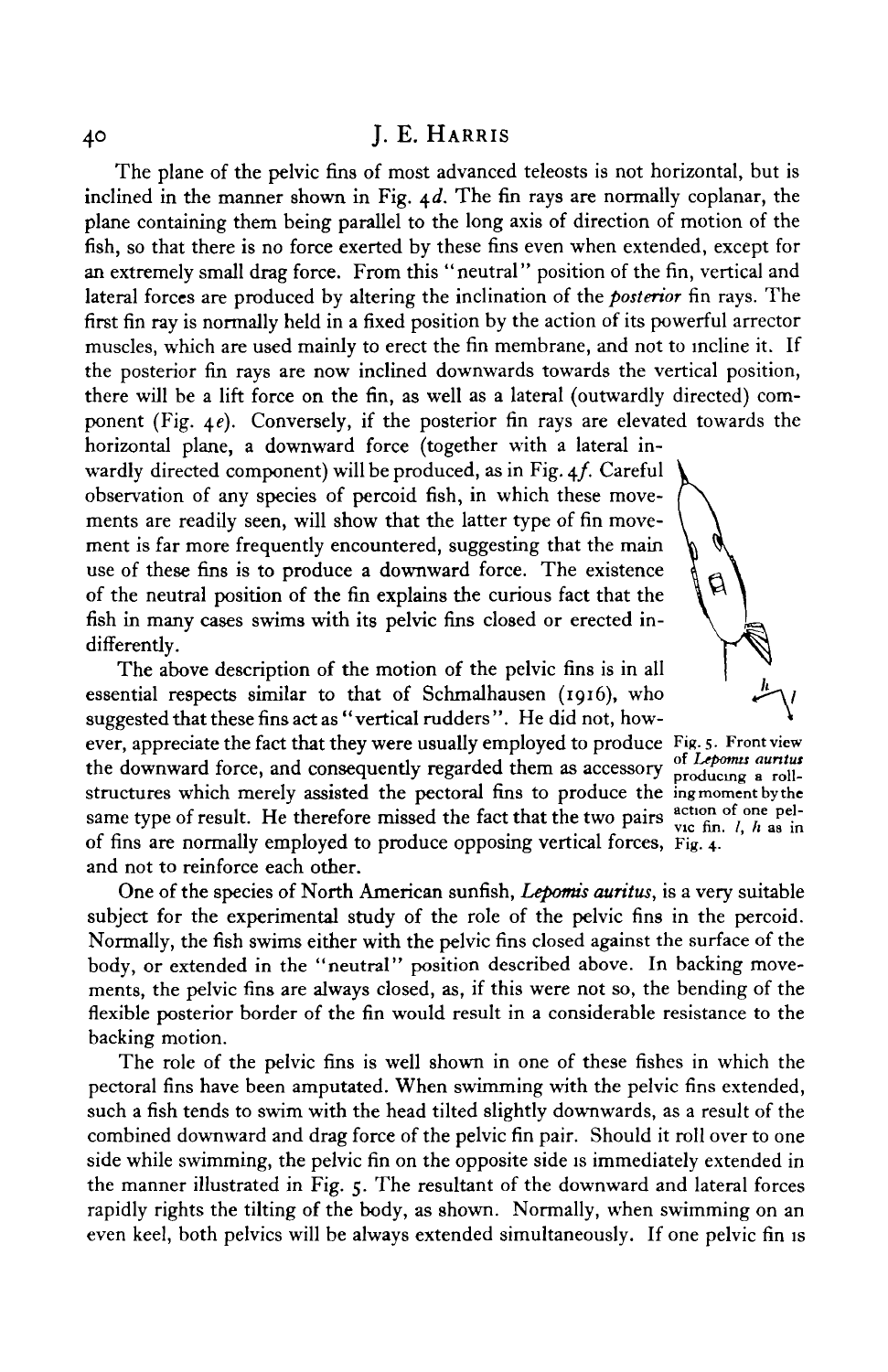amputated, the fish rolls to the uninjured side when the remaining fin is extended.

If both pelvic fins of a *Lepomis* are amputated, whenever the fish is brought to a stop by extending the pectoral fins, it rises vertically upwards during the deceleration, and there is a noticeable lack of steadiness in the motion. (Breder (1926), has also remarked on the slow and uncertain nature of the stop under these conditions.) These results can be explained by the fact that the pitching moment produced by the pectoral fins can be varied by changing their angle of attack, and that this moment may be zero if the resultant force on the fin passes through the centre of gravity. This condition has been illustrated in Fig. 3. Such an adjustment, however, will be difficult to keep constant during the stop, since the lift/drag ratio, and therefore the slope of the resultant, probably varies with the speed. In any case, the lift force exerted by the pectoral fins will cause the rising upwards of the fish while stopping. Fig. 6 shows the motion of such a fish during a stop produced by extending the pectoral fins. Though the body remains horizontal throughout, the stop is more



Fig. 6. *Leponut auritui,* stopping by extending pectorals. Pelvic fins amputated, and although body remains horizontal, fish rises during the stop.

slowly accomplished, more uncertain, and is accompanied by the rise which has already been described.

A further example of the use of the pelvic fins in the normal fish has been observed when the fish is gliding in a slightly upward direction. The pelvic fins are then extended without any other fin action, and the nose becomes tilted downwards so that the direction of the glide is now horizontal.

In the fast-swimming percoid types where the pectoral fins are used almost entirely as brakes, as in the Carangidae and Scombridae, the pelvic fins are employed to a very great extent in securing the equilibrium of the fish during swimming. During periods of observation of fishes at Tortugas, using the diving helmet, the writer has frequently observed schools of *Caranx crysos* swimming past, controlling their vertical movements entirely by the use of the pelvic fins, the pectorals being held closely pressed to the side of the body during the whole period of observation. These fish seem to use their pelvic fins also for steering, though it is difficult to be certain that gross body movements are not involved, as the carangids rarely glide. Certainly rising, diving and tilting movements can be completely controlled by the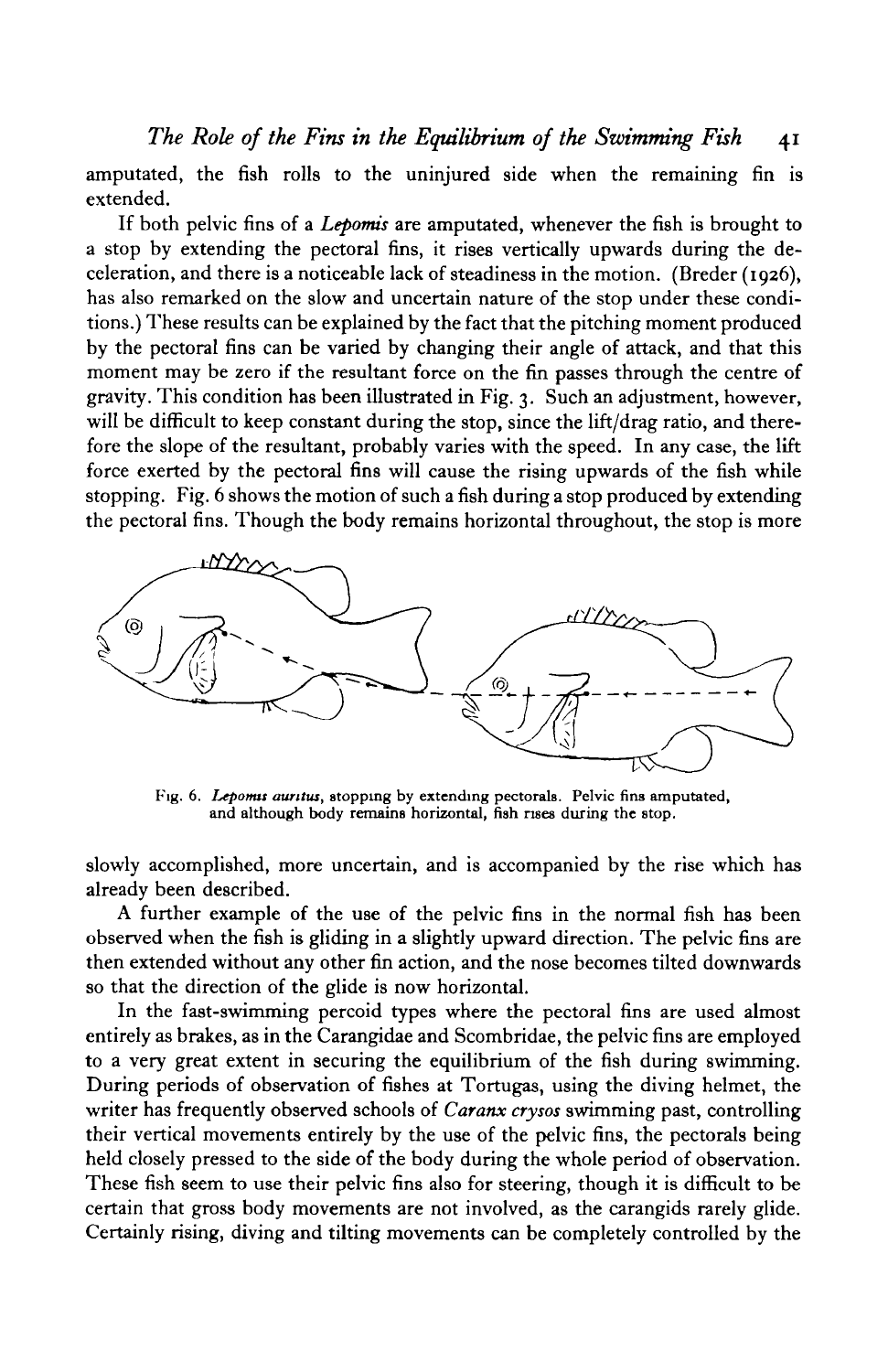pelvic fins, the pectorals in this group being largely used for sudden stops, and occasionally for sharp turns. (It is rare for the scombroid species found at Tortugas to live for any length of time after being caught, and amputation experiments on them were therefore out of the question.)

If, as the above experiments suggest, the function of the pelvic fins in these percoid types is largely that of producing a downward force, it might be expected that the muscular anatomy of the pelvic fin would show some correlation with this

specialization. To move in the manner illustrated in Fig. 4, it is essential that the anterior border of the fin should be held as rigid as possible; the magnitude and direction of the force is then controlled by the action of the abductor and adductor muscles of the posterior fin rays. If the downward force is more commonly needed and more important, then the adductor muscles of these fin rays should show a corresponding enlargement and specialization.

Fig. 7 is a diagram, redrawn from Grenholm (1923), of the pelvic fin adductor musculature in *Perca.* It will be seen that attached to the upper side of the sixth fin ray is a very powerful adductor muscle, quite distinct from all the remaining adductor fibres—the socalled Musculus extensor proprius. From its origin, direction and insertion, this muscle can have only one function, that of raising the posterior fin border. On the lower (abductor) side of the fin the musculature is more normally arranged, and there is no differentiation  $\frac{F_{1}g}{1923}$  of the adductor musculature of any such specialised muscle bundle to the posterior of the pelvic fin of Perca  $\overline{1, 6}$ ; fin rays. The M. extensor proprius is well developed first and such fin rays. arr arrector fin rays. The M. extensor proprius is well developed muscle to first fin ray; add.sup. If percold fishes, but is only occasionally encoun- <sub>and add prof. adductor super-</sub> tered in more primitive types. There is no trace of it in ficialis and profundus muscles;<br>the Percesoces, which confirms the suggestions made  $\frac{M \text{ ext. prop. the extension proprius}}{m \text{ times. }}$ above of the pelvic fin function in flying fishes, that



of assisting, instead of neutralizing, the lift of the pectorals.

Powerful adductor musculature to the pelvic fin is occasionally found even among the more primitive groups. Grenholm (1923) reports such a case in the scopelid, Synodus, where the adductor and abductor musculature to the pelvic fins is very strongly developed, though there is no definite M. extensor proprius. It seems probable from the form of the members of this group that there is a pronounced tendency to use these fins for much of the manoeuvring. The writer, however, can only speak from experience of one species, Synodus foetens. Here the greatly enlarged pelvic fins play a large part in controlling the swimming movements, and amputation of these fins results in disorganizing all the normal steering, rolling and pitching movements. The pectoral fins in these fish are rarely extended, except for the purpose of stopping the forward movement.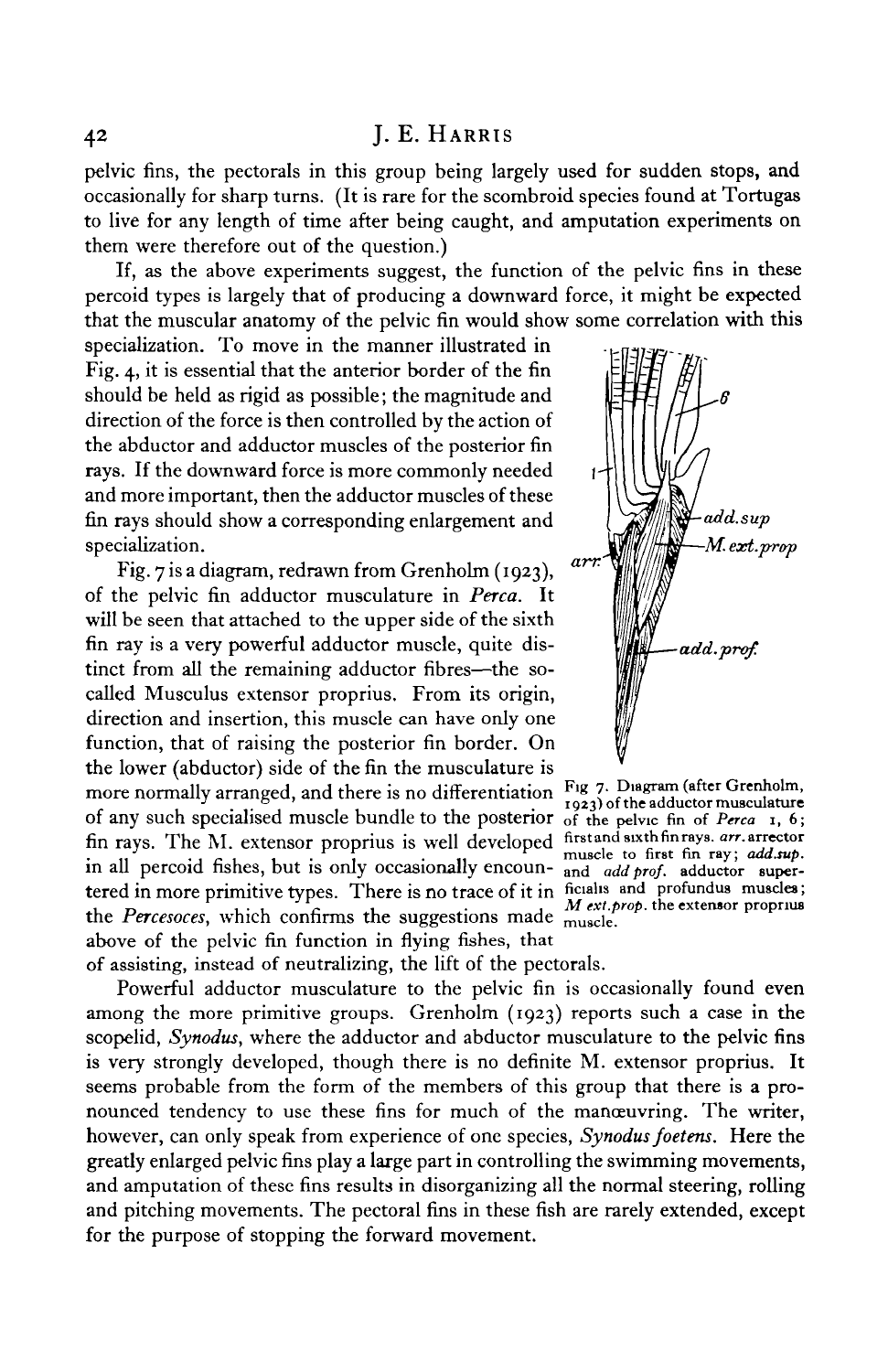According to Grenholm, there is no trace of a M. extensor proprius in *Gadus.* Though less closely related to the Percoidei, the position of the pelvic fins suggests a similar function in both groups, and it is perhaps a little surprising to find no suggestion of this specialized muscle. The general musculature of the pelvic fin is, however, quite strongly developed, and is probably capable of fulfilling all the necessary functions of fin movement.

# THE PELVIC FINS AS BILGE KEELS

It has been suggested by many students of fish equilibrium that the pelvic fins function as bilge keels (see for example Breder, 1926). Such bilge keels are used in ships to lessen the extent of the rolling motion, and the somewhat similar position of the pelvic fins has been largely responsible for the supposition that they function similarly. Bryan (1900) has published an excellent account of the action of the bilge keel in preventing or reducing rolling. It must be realized that the midship section of most modern vessels is approximately square, the bottom of the hull being only slightly convex. It has been found that a pair of long narrow keels, placed at the lower "corners" of this square section, and projecting perpendicularly from the side of the ship at this point, reduces the rolling by several degrees. At any other position on the side or bottom of the hull the keels are apparently less effective in producing this result. Since the geometrical position and the direction of projection of the pelvic fins corresponds rather closely with these requirements, the analogy between the two was reasonable. But, as Bryan showed, the reason for placing the bilge keels at those two positions is that by virtue of the square sectional shape of the hull, these positions have the maximum tangential velocity during a roll.

The cross-section of the fish at the region of the pelvic fins is, however, elliptical. The corresponding positions of maximum tangential velocity during rolling movement are not at the sides of the fish, but at the ends of the long axes of the ellipse in other words, at the top and bottom of the body section, along the mid-dorsal and mid-ventral lines. The dorsal and anal fins of the fish must therefore be regarded as the main anti-rolling devices, and their favourable position and large size is such that the contribution of the pelvic fins to this purpose must be quite negligible in comparison.

Experiments on *Lepomis* have shown that amputation of the pelvic fins does not increase the rolling by an appreciable amount, whereas amputation of the dorsal and anal fins results in a very considerable degree of rolling during swimming and gliding movements. The pelvic fins under such circumstances are frequently fully extended, but are quite unable to reduce the rolling by any very large amount. It may therefore be stated definitely that the pelvic fins are of no importance in reducing rolling movements in the normal percoid fish. Experiments on sharks (see page 35) and also on cyprinodont fishes have led to precisely the same conclusion.

The above statements are not intended to be a denial of an *active,* as opposed to a passive, action of these fins on rolling. It will be seen from Fig. 5 that a pelvic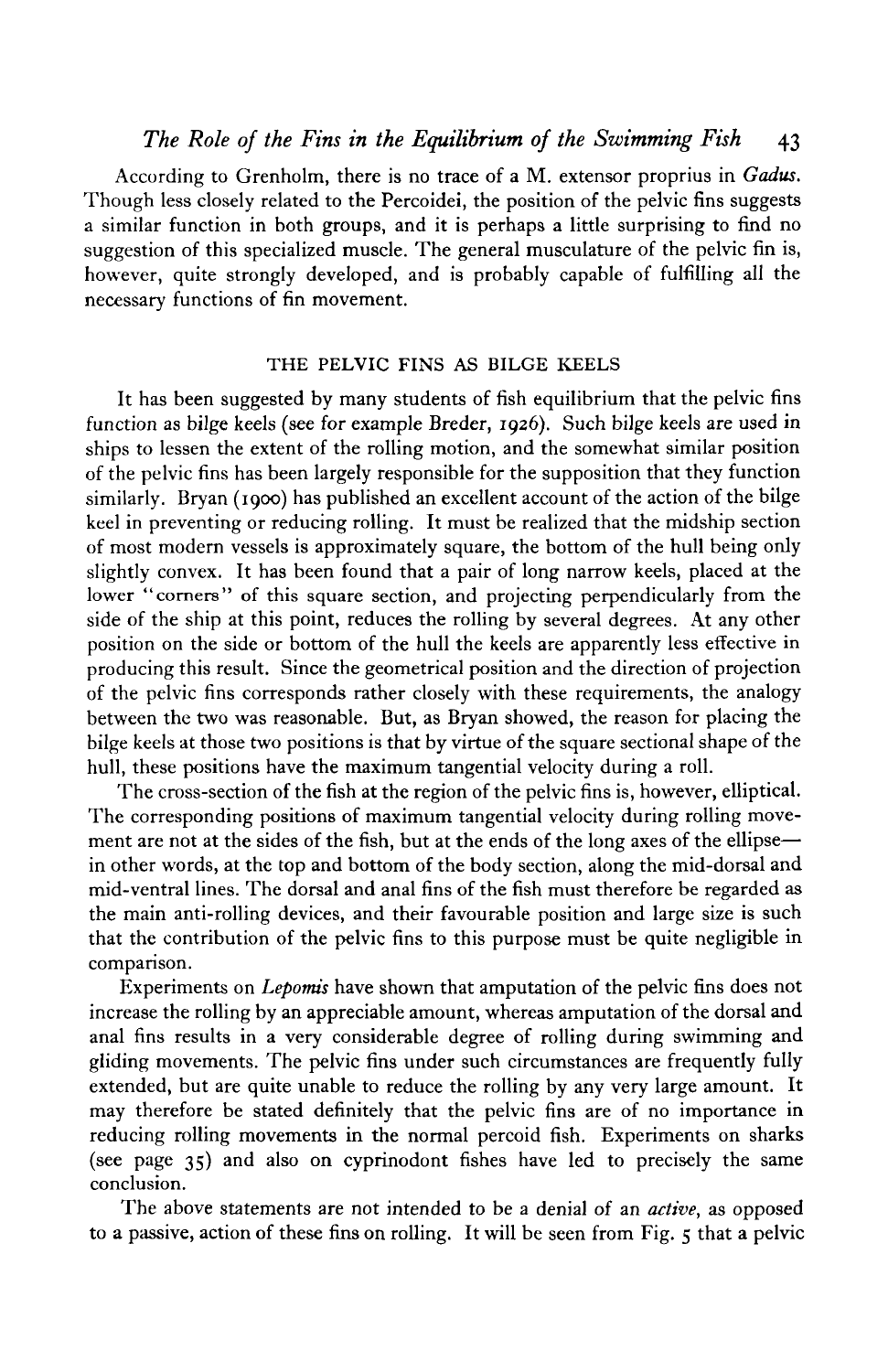fin extended in the manner shown will produce a rolling moment which can be used to restore the equilibrium of the fish. The rolling moment so produced can only exist during the forward motion of the fish, and is the result of active flexing of the surface of the fin membrane. This use of the pelvic fins is very commonly met with, especially in deep bodied forms where the arm of the rolling couple is long, and the rolling moment thus exerted is fairly large. In the chaetodont fishes, which frequent rocky areas on the shallow regions of the sea floor, the pelvic fins are used to a considerable extent for tilting the fish to one side when passing through narrow inclined rock crevices. The angel fish, *Pomacanthus arcuatus,* has frequently been observed by the writer cruising around these rocky boulders, tilting its body from one side to the other solely by the differential action of the two pelvic fins.

#### APPENDIX

An approximate mathematical treatment of the equilibrium of a fish during deceleration is given below. The forces concerned in the equilibrium are the same



Fig 8 Equilibrium of the pectoral and pelvic fin forces during a stop with fins extended. The planes of the fins are represented by heavy lines. *L, M* the centres of pressure of the pectoral and pelvic fin respectively,  $\tilde{G}$  the centre of gravity. For detailed description, see text.

as those shown in Fig. 3, but for the sake of clearness, Fig. 8 has been drawn to show only the system of forces, the fish body and fins being omitted.

Let *Ox, Oy* be co-ordinate axes, where *O* is any point on the longitudinal axis of the fish, *Ox* is parallel to the direction of motion of the fish, and *Oy* perpendicular to this axis, and lying in the plane of bilateral symmetry of the body. Let *L, M,* the positions of the centres of pressure of the pectoral and pelvic fins respectively, be represented by the co-ordinates *(p, q)* and *(v, w),* and let the co-ordinates of the centre of gravity of the fish be  $(a, b)$ . The forces **P** and **V** represent in magnitude and direction the resultant forces on the two sets of fins at any instant during the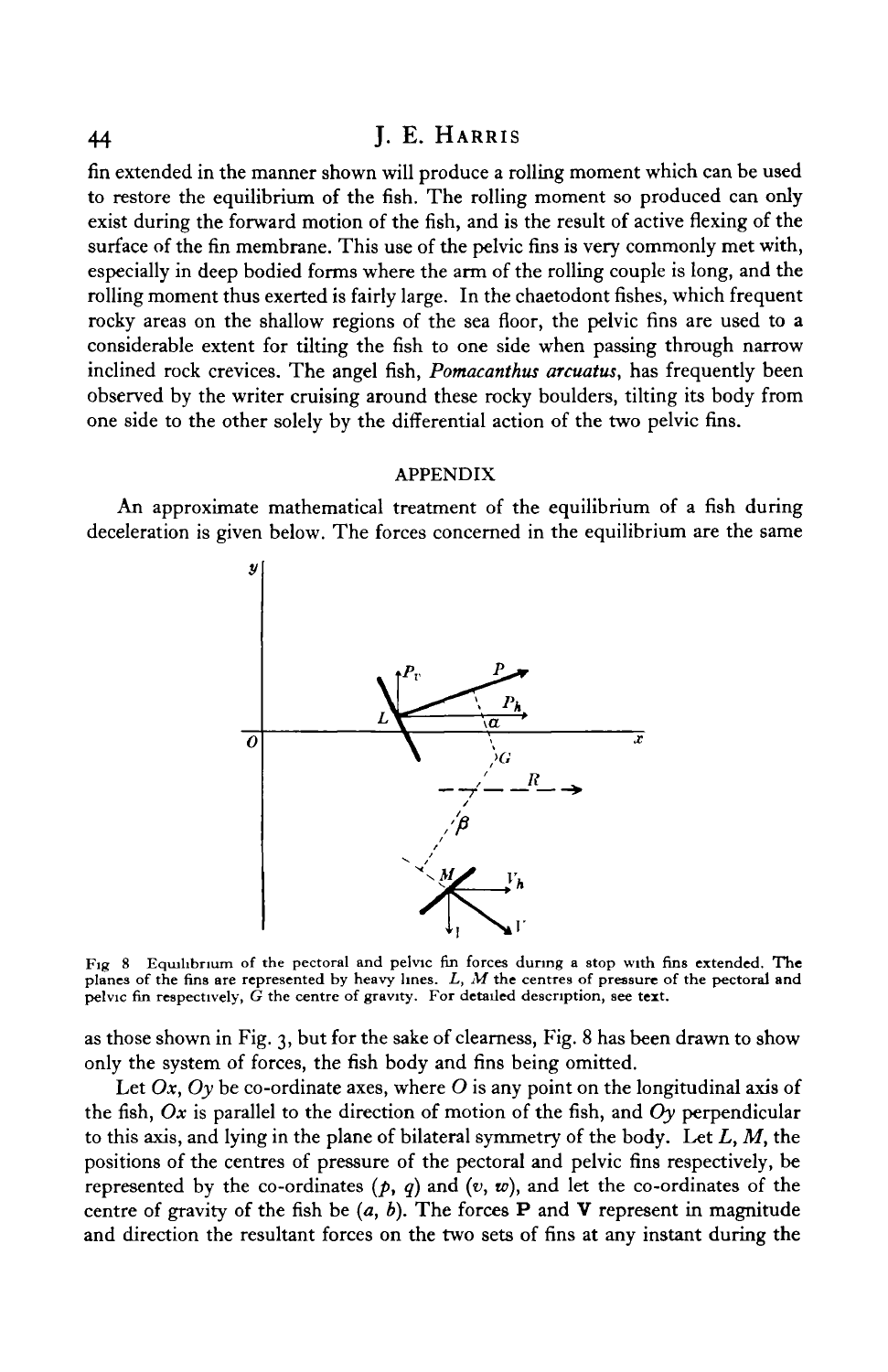stop,  $P_{\nu}$ ,  $V_{\nu}$  being the vertical (lift) components of these two forces, and  $P_{\lambda}$ ,  $V_{\lambda}$  the horizontal (drag) components. We shall assume that the fins on either side of the fish are equally extended, and therefore that  $P$  and  $V$  are the total forces exerted by each fin pair. The lateral components of the fin forces (perpendicular to the plane of the diagram) will be equal and opposite, and we need only consider the equilibrum of the forces which lie in the plane of the diagram. If the fish continues during deceleration to move in a horizontal plane, the following equations represent the conditions for equilibrium.

The equilibrium of the vertical forces gives

$$
\mathbf{P}_{v} = -\mathbf{V}_{v} \qquad \qquad \ldots \ldots (1)
$$

(forces acting upwards are considered positive).

For the horizontal forces, we have

$$
\mathbf{P}_{\lambda} + \mathbf{V}_{\lambda} = \mathbf{M}f. \qquad \qquad \ldots \ldots (2)
$$

(M here is the mass of the fish, subject to a correction factor for the apparent additional mass contributed by the moving water around the fish body, and  $f$  is the deceleration of the fish at the instant considered. The drag of the fish body, R, will be assumed as a first approximation to pass through the centre of gravity of the fish. The term in  **will therefore not appear in the moment equilibrium equations (** $3$ **) to** (6) below.)

The equilibrium of the pitching moments about the centre of gravity gives

$$
\mathbf{P}_{\mathbf{v}}(a-p)+\mathbf{V}_{\mathbf{v}}(a-v)=\mathbf{P}_{\mathbf{A}}(b-q)+\mathbf{V}_{\mathbf{A}}(b-w), \qquad \qquad \ldots \ldots (3)
$$

or, from  $(1)$  and  $(3)$  above, we have

$$
\mathbf{P}_{\mathbf{v}}\left(v-p\right)=\mathbf{P}_{\mathbf{A}}\left(b-q\right)+\mathbf{V}_{\mathbf{A}}\left(b-w\right).\hspace{1cm}\ldots\ldots\left(4\right)
$$

Now if the pectoral fins are ventrally placed, as in most primitive bony fishes, we may assume that, approximately,  $q = w$ , and equation (4) becomes

$$
\mathbf{P}_{v}(v-p)=(\mathbf{P}_{\mathbf{A}}+\mathbf{V}_{\mathbf{A}})(b-w).\qquad \qquad \ldots \ldots (5)
$$

It can be seen that the terms  $P_{\nu}$ ,  $(P_{\lambda} + V_{\lambda})$ , and  $(b - w)$  in equation (5) are all positive in sign, and therefore the remaining term,  $(v-p)$ , must also have a positive value. This implies that the pelvic fins must be situated behind the pectorals. Also, since  $P_r$ , is small compared with  $(P_h + V_h)$ ,  $(v-p)$  must be large compared with  $(b-w)$ , and the horizontal distance from the pectoral to the pelvic fins will be large. This is the condition found in the trout and pike.

Let us consider now the other extreme, where the pectoral fins have risen until they are as high as the position of the centre of gravity. We may now substitute in (4)  $b = q$ , and the equation becomes

$$
\mathbf{P}_{v}(v-p)=\mathbf{V}_{\lambda}(b-w).
$$
 (6)

The expression on the right-hand side of equation (6) has only  $\frac{V_{\lambda}}{P_{\lambda} + V_{\lambda}}$  of its value in equation (5). Since  $V_{\lambda}$  is always small compared with  $P_{\lambda}$  (the drag force being chiefly contributed by the pectoral fins),  $\frac{\mathbf{V}_h}{\mathbf{P}_h + \mathbf{V}_h}$  is also small, and  $(v - p)$  must be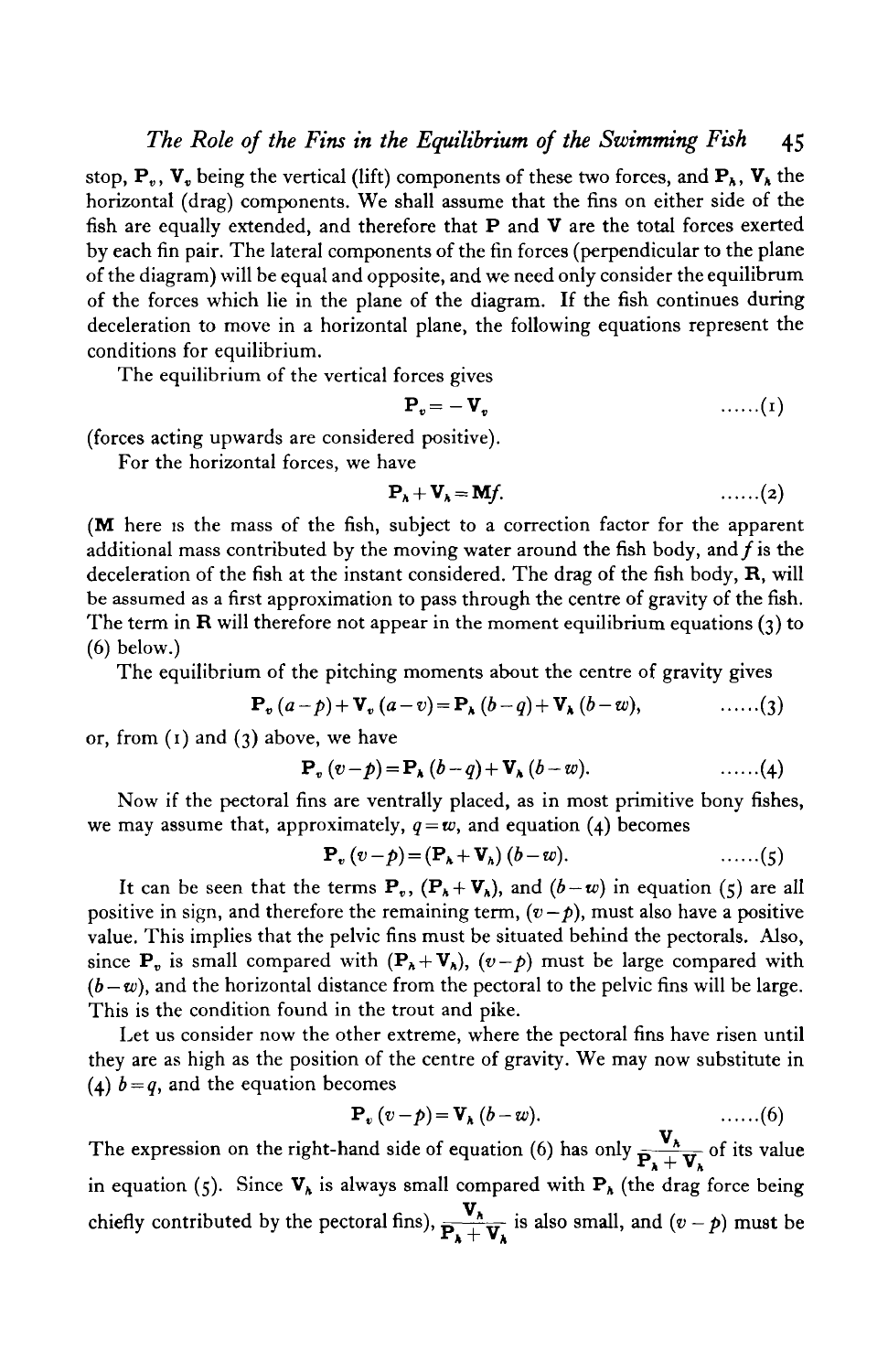much less than in equation (5). The value of *v* must therefore be decreased, and the pelvics approach the pectorals in position.

If the pectoral fins are raised above the ordinate of the centre of gravity, then  $(b-q)$  is negative, and not zero, as assumed in deriving (6). It will be seen that under these circumstances the pelvics may move forward until  $(v-p)$  is negative, i.e. may be jugular in position.

It is frequently found that the pelvic fins may be jugular in position even when the pectorals are situated below the level of the centre of gravity of the fish. This can be explained if we assume that the resistance, R, of the fish body acts along a line which does not pass through the centre of gravity. If its line of action is along the ordinate  $x = r$ , and the magnitude of the resistance is **R**, it can be seen that the effect on the pitching equilibrium is to add to the right-hand side of equation  $(4)$  and amount  $\mathbf{R}(b-r)$ . This term may be positive or negative, the former if the line of action of the resistance passes below the centre of gravity, the latter if it passes above. In the new form of equation (4), if

$$
\mathbf{P}_{\mathbf{v}}\left(v-p\right) = \mathbf{P}_{\mathbf{A}}\left(b-q\right) + \mathbf{V}_{\mathbf{A}}\left(b-w\right) + \mathbf{R}\left(b-r\right), \qquad \qquad \ldots \ldots \left(7\right)
$$

and  $(b - r)$  is negative, then it can be seen that  $(v - p)$  may be negative even if  $(b - q)$ is positive. The pelvic fins may be jugular even where the pectorals are not above the centre of gravity. A further complication which may produce the same result can occur if the resistance force possesses a vertical as well as a horizontal component. This frequently happens if the body is not symmetrical about a horizontal plane.

#### **SUMMARY**

1. The paired fins of fishes are largely concerned with the production of vertical forces, and thus principally affect the pitching (rising and diving) equilibrium.

2. In the sharks the pelvic fins increase to a small extent the static stability for pitching movements. Nevertheless, the relatively large area and forward position of the pectoral fins preponderates over the influence of the pelvics on the pitching stability, so that the contribution of the latter is very small. This is borne out by amputation experiments.

3. In the bony fishes, the development of the actinopterygian fin leads to a much greater mobility of the fins. In consequence, the pelvic fins of the bony fishes exhibit a considerable adaptive radiation.

4. In the percoid fishes the use of the pectoral fins as brakes produces a lift as well as a drag force. It is shown that the neutralization of this lift force by a downward force produced by the pelvic fins necessitates the forward migration of the latter. If this migration did not take place, the fish would either tilt upwards or rise bodily during the stop.

5. The dynamical basis for this migration of the paired fins is considered in an approximate mathematical treatment of the equilibrium during the stop.

6. This hypothesis is confirmed by amputation experiments, and also by the occurrence of a convergent fin migration in the Coelacanthidae. The absence of the forward pelvic fin migration in flying fishes also affords indirect support.